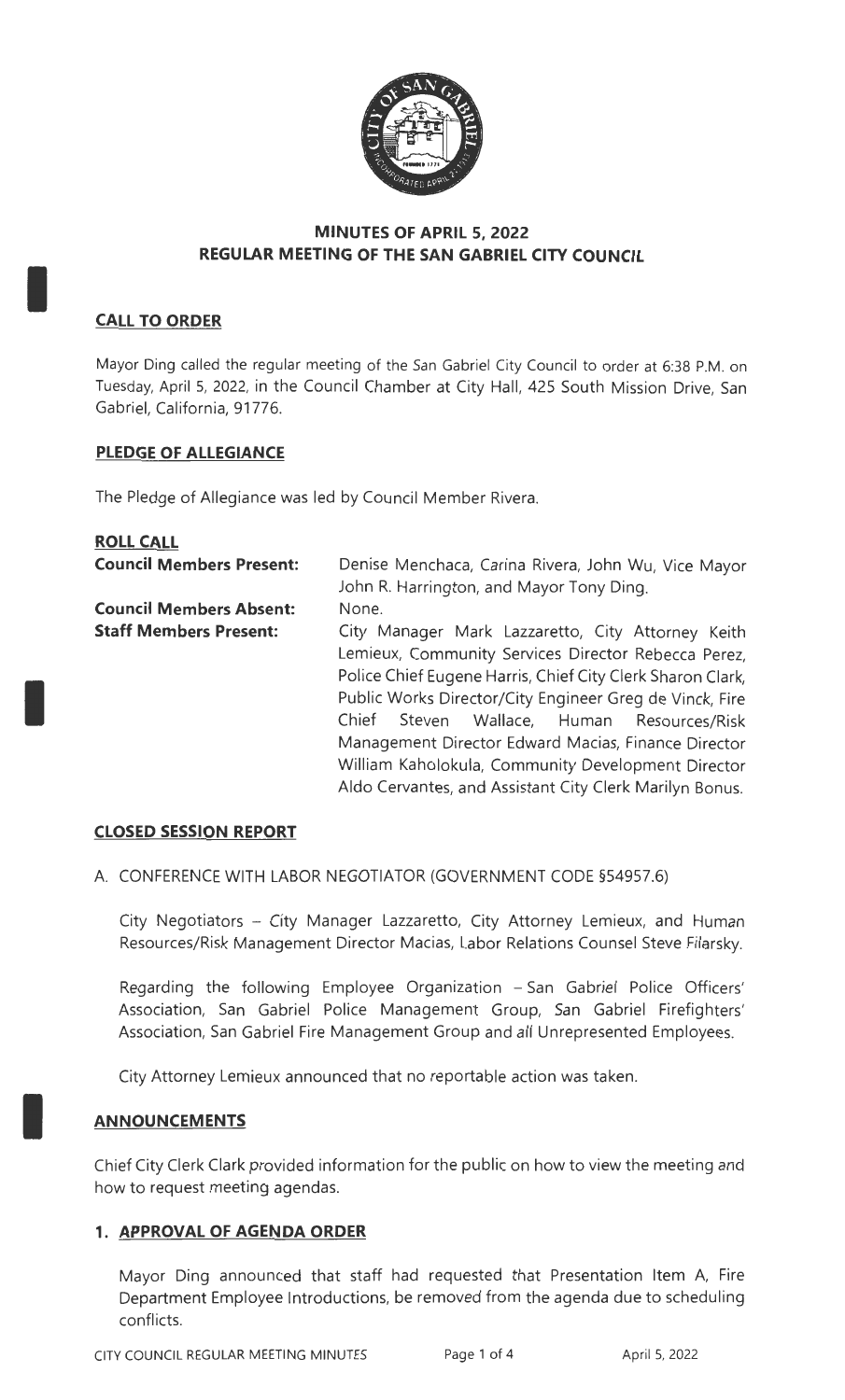A motion was made by Council Member Menchaca, seconded by Vice Mayor Harrington, to approve the agenda order as amended to remove Presentation Item A.

Motion carried *by* a vote of 5-0 as follows:

AYES: NOES: ABSTAIN: ABSENT: NONE MENCHACA, RIVERA, WU, HARRINGTON, DING NONE NONE

### **2. PRESENTATIONS**

I

I

I

### **A. FIRE DEPARTMENT EMPLOYEE INTRODUCTIONS**

This item was removed from the Agenda.

## **B. SAN GABRIEL VALLEY REGIONAL HOUSING TRUST**

Brielle Acevedo, Regional Housing Trust Administrator, made the presentation.

## **3. PUBLIC COMMENT**

San Gabriel Library Adult/Teen Services Librarian Fiona Reimers provided comments announcing a free COVID vaccine clinic in the Library Meeting Room on April 14, 2022, from 10:00 A.M. to 3:30 P.M.

San Gabriel Chamber of Commerce Executive Director Sandy Rosco provided comments congratulating Council Member Rivera and her family's business, El Pavo Bakery, for being recognized and honored by Los Angeles County Supervisor Hilda Solis as a woman entrepeneur in her District during a Women's History Month Celebration.

Crissie B., resident, expressed dissatisfaction with the process of issuing Municipal Code citations and requested City enforcement or written warnings.

Eric Chan, resident, commented on crime in the City and asked Council to allocate more resources to law enforcement.

Debbie Kilgore, resident, commented on dead trees in her neighborhood on non-City property; and commented on illegal trash dumping and requested a mechanism whereby residents can provide photos of illegal dumping.

Jennifer Tang, representing Assemblymember Mike Fong, encouraged constituents to contact their office regarding legislation or to request assistance; provided contact information; stated they look forward to working in partnership with the City Council and welcome invitations to City events; and expressed condolences on the loss of Sally Baldwin.

### **4. CONSENT CALENDAR**

A motion was made by Council Member Menchaca, seconded by Council Member Rivera, to approve Consent Calendar Items 4A - 4F as presented.

Motion carried *by* a vote of 5-0 as follows:

AYES: NOES: MENCHACA, RIVERA, WU, HARRINGTON, DING NONE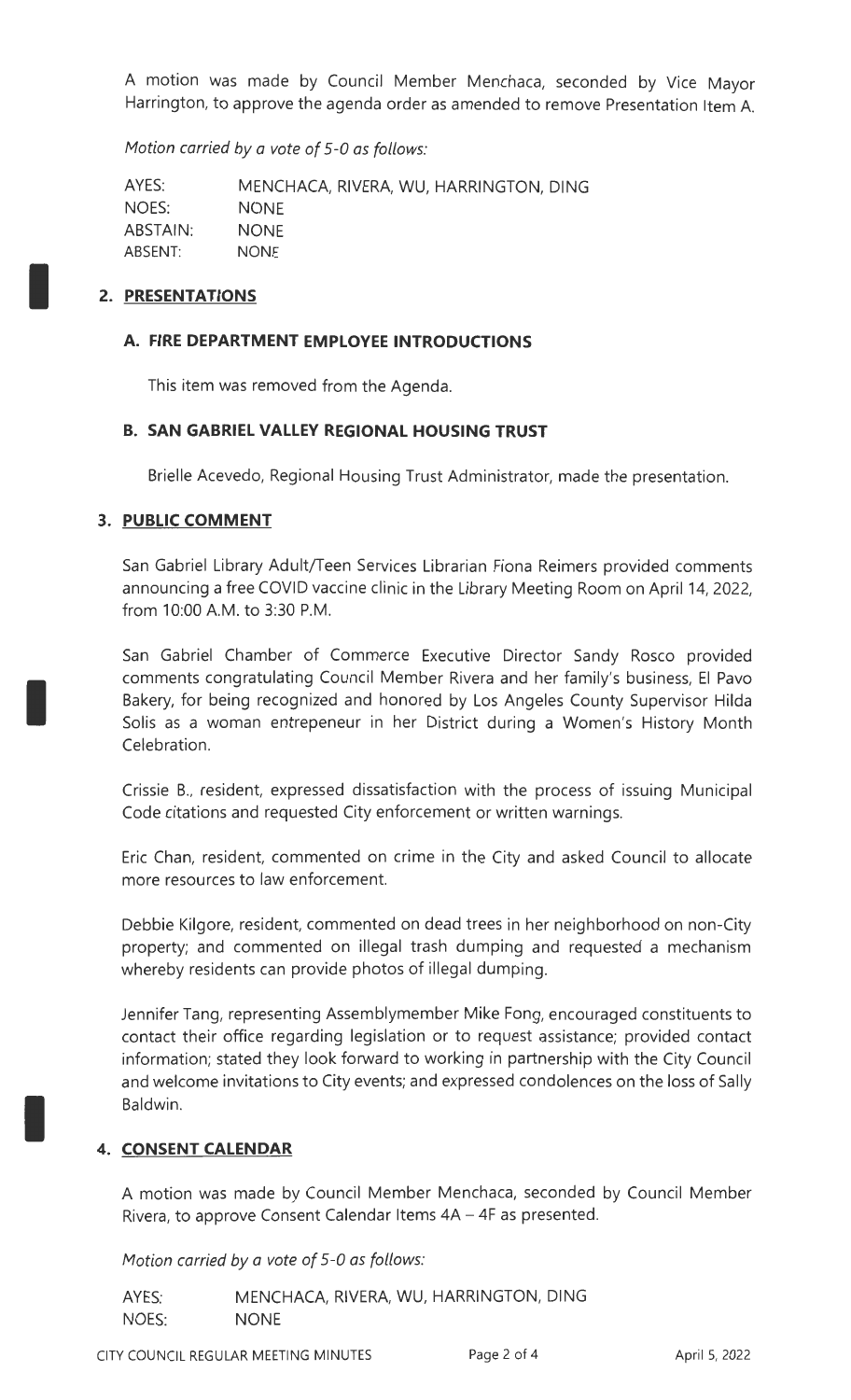# A. RESOLUTION NO. 22-24 REAUTHORIZING THE CITY COUNCIL AND THE CITY'S COMMISSIONS TO IMPLEMENT TELECONFERENCE ACCESSIBILITY FOR CONDUCTING PUBLIC MEETINGS PURSUANT TO ASSEMBLY BILL 361

The City Council adopted Resolution No. 22-24 regarding the use of teleconferencing for public meetings.

#### B. APPROVAL OF MINUTES

I

I

I

The City Council approved the Minutes of the City Council Regular Meeting of March 15, 2022.

#### C. MATERIAL DEMANDS

The City Council approved March 4, 2022, March 11, 2022, and March 17, 2022, Registers of Demands and Warrants for the payment of City expenditures.

# D. PROFESSIONAL SERVICES AGREEMENT WITH WOODS MAINTENANCE SERVICE, INCORPORATED FOR GRAFFITI REMOVAL SERVICES IN THE AMOUNT NOT TO EXCEED \$4,750 PER MONTH

The City Council approved the Professional Services Agreement with Woods Maintenance Services, Incorporated, and authorized the City Manager to execute the Agreement and issue a purchase order commencing on April 1, 2022.

## E. ADOPTION OF RESOLUTION NO. 22-22 TO APPLY FOR AND ACCEPT MEASURE A FUNDS

The City Council adopted Resolution No. 22-22 authorizing the acceptance of Measure A funds.

# F. PROFESSIONAL SERVICES AGREEMENT WITH ARCHITECTURAL RESOURCES GROUP FOR PREPARATION OF A HISTORIC RESOURCES SURVEY IN AN AMOUNT NOT TO EXCEED \$73,500

The City Council approved the Professional Services Agreement with Architectural Resources Group and authorized the City Manager to execute the agreement and issue a purchase order in the amount of \$40,000 for Phase I and \$33,500 for Phase 11.

### 5. PUBLIC HEARING - None.

#### 6. CONTINUED BUSINESS - None.

### 7. NEW BUSINESS

# A. MAYOR'S APPOINTMENTS TO INTERGOVERNMENTAL AGENCIES - COUNCIL LIAISONS

Assistant City Clerk Marilyn Bonus made the presentation, and City Manager Lazzaretto provided additional context.

There was no public comment.